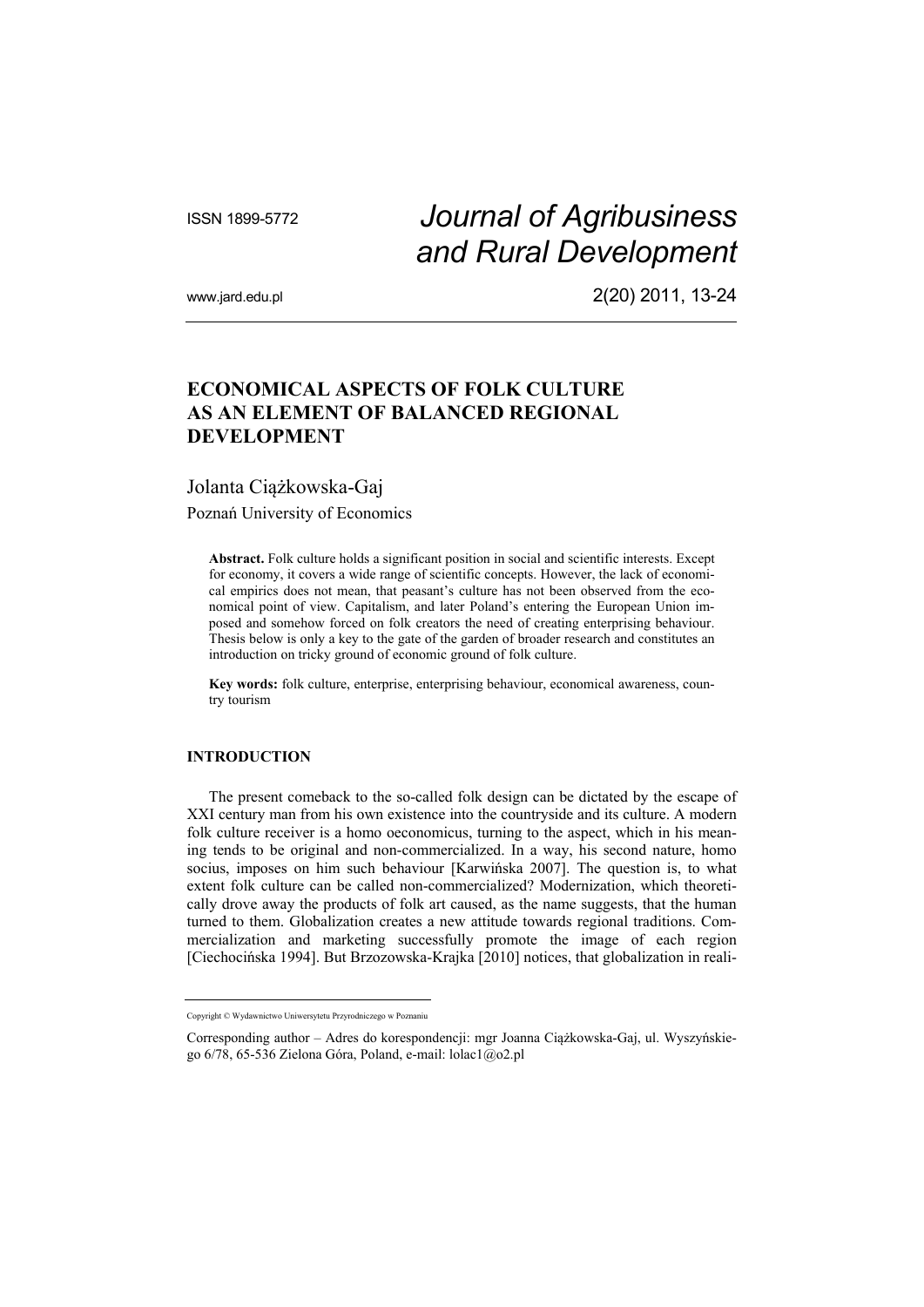ty creates a new approach to regional traditions, making them more attractive from the market point of view. In XXI century, to a high extent thanks to Poland's accession to the European Union we can observe rebirth of folklore. Powerful companies, such as Vox or Solar and Chanel use folk design in their new collections. Advertisements are soaked with folk elements, which are also used in TV series. Internet portals connected with folk culture and the UE projects also gain a lot of interest. The National Strategy of Regional Development for 2004-2013 defines culture as one of the factors of regional development. Every investment in peasant's sphere of folk culture is beneficial [Narodowa... 2004]. With the support from structural means of partly forgotten elements of folk culture we should make an interesting and attractive product out of it. From the ethnographic point of view the problem is, that it is reproduced from the former forgotten forms and used by the commercialized market [Brzozowska-Krajka 2010]. There are, apart from big companies, folk artists. Adequacy of their economical awareness and carrying out enterprising actions according to the current economical situation should be put under empirical verification.

The following culture researcher, Sulima [1997], it can be stated, that the folk itself is dead and nowadays we only deal with its mythologizing. The others (i.e. F. Jakuczak, J. Chałasiński, B. Falińska, A. Tatarkiewicz) discuss about it as a new culture, modified creation, which partly adapted mass culture [Dobroński 1997]. Similar view on folk culture has Gołębiowski [1997], who claims that it awakes from deep sleep from time to time and evolves, adopting the elements of modern culture. Thus the observation is that the commercialization of culture, which is observed by Polish ethnographers with disgust, initiated again in regional culture such economic phenomena as development of enterprising behaviours or creation of social capital. We could discuss about the death of the culture when its components would not exist both in the essence of offered products and the service. And now, although commercialized, its certain elements are alive and it can be stated that they are more and more "fashionable".

The purpose of this thesis it to present the level of economic awareness of the folk culture promoters, with regard to the present market and to elaborate issues of relevance of the peasant's culture in modern times. The empiric chapter is an analysis of the research conducted in 2010 among craftsmen in the east and west of Poland.

#### **THE ANALYSIS OF THE ISSUES AND THE DEFINITION OF CONCEPTS**

Ethnographers suggest interchangeable application of the notions: the folk, peasant, country culture, on qualification of the same designatum [Gałaj 1997]. Defining the folk culture itself caused a lot of problems. It had the largest investigative interest on the breakthrough of the XIX and XX centuries, being one of the elements of the romantic programme, it was considered as the mainstay of the nationality and assembled the attention of the universities, Skill Academy of Cracow, also specialist publishing houses and folk companies came into being [Drozd-Piasecka and Paprocka 1985]. From the economic point of view, positivism is a more interesting epoch for the development of the folk culture. It paid the attention to functions of the utilitarian and economic productions of the country. The development of the countryfolk industry was one of the elements of the help programme for the economic country population. The following insti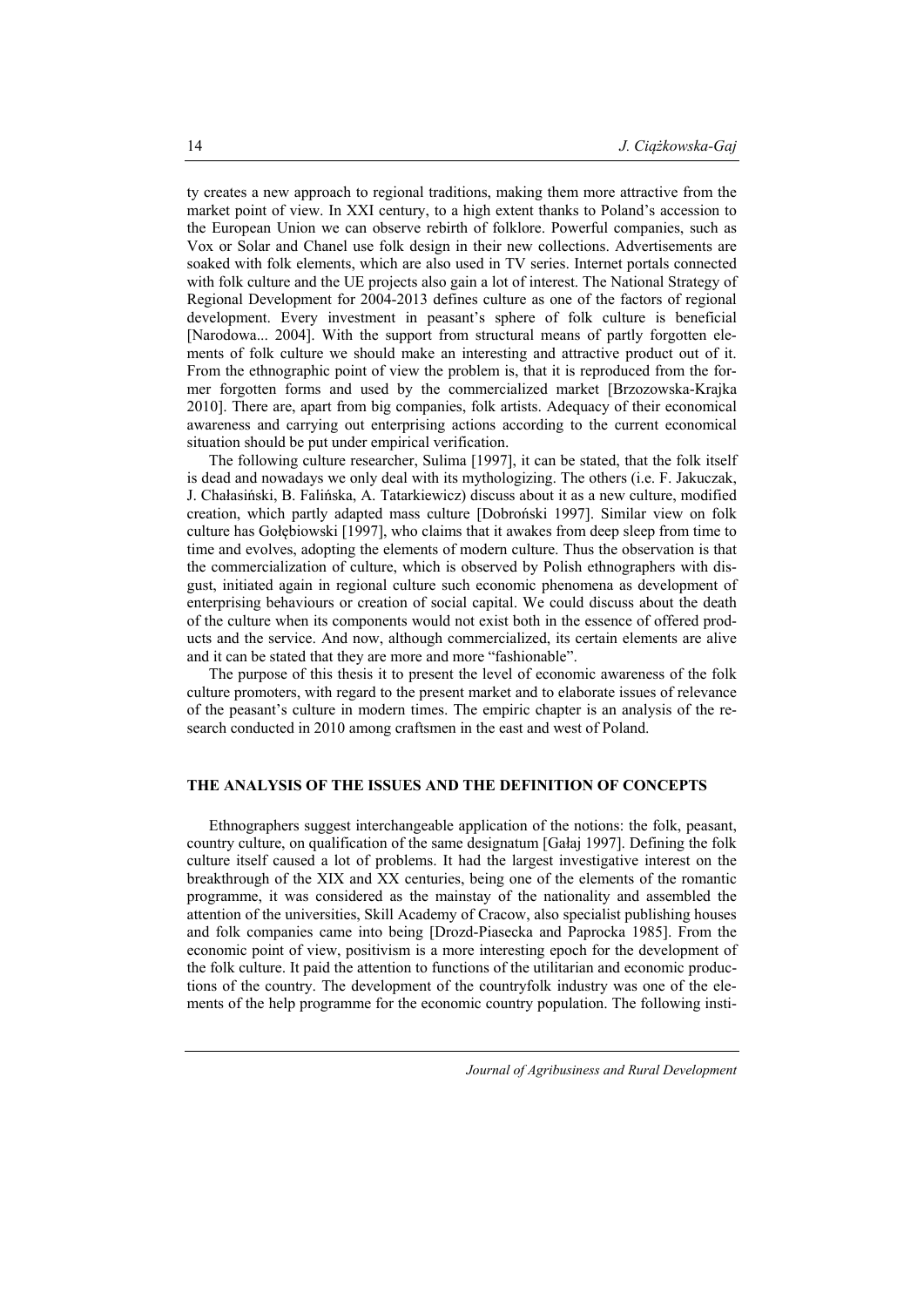tutions were created: the Office of Folk Industry, Company of the Supporting the Folk Industry, the Association of the Industry Trade Mutual Aid which called and supported the folk production. The Patronage of Handicraft Objects and the Small Industry created the professional courses, also credited companies established by the graduates, it also maintained bazaars of the peasant industry, and finally it assigned the loans to the purchase of the material. In the country and abroad, agricultural and industrial exhibitions were organised, of which the main goals were economic issues, main aspiration was to maintain the outcome of the rural craft [Drozd-Piasecka and Paprocka 1985].The presence of economical phenomena on the folk culture grounds is not something new.

People have already aspired to engage the country community to non-agricultural activity connected with the folk craft or tourism.

Most of the recognized ethnographers defining the notion of the culture follow Joseph Burszta, recognizing him as a part of the national culture, peculiar phenomenon, connected his origin with shaping the feudal system, and also being the reflection of the situation of his promoter-nation [Burszta 1974].The peasant culture stayed in the large correlation with the culture of elite layers, which Bystroń [1947] notices, claiming that we can meet the contents of the folk culture in the culture of all social layers, to a large extent by shaping historically the social conditions, thus many of them survived exactly in the folk culture.

The researchers amicably agree that the notion of folk culture sounds a little bit archaic, therefore they gradually replace it with analogical notions. The peasant culture is defined as a culture of less urbanized region, where folk culture functioned in the past. It is the sum of past values, which accepted the previous elements [Gałaj 1997]. The notion of country culture is similar to folk or peasant and it is to underline the separation of peasant individualism on the background of the other cultures[Gałaj 1997].

Basically, following S. Czarnowski, we can divide the culture into spiritual (beliefs, customs, language) and material (craft, art) [Gałaj 1997].

More or less we assume that in Poland the rural areas and their community are the basic elements of national culture, noted by the ethnographers as a folk, country or peasant culture.

Developing economy caused changes in the economical awareness of the craftsmen and community promoters. Karwińska [2007] following G. Simmel justifies this fact as a mutual influence between economy and culture. Economical elements have their explanation in the culture, which defines what belongs to it and imposes the rules of behaviour. Under the notion of economical awareness we can understand the knowledge of the notions connected with economy, and the processes taking place inside it. Flejterski [2008] distinguishes deep and shallow economical awareness. The former is the result of the registration of the images and notions implied by the community and the media. The latter is a result of a long and complex process of an economical education i.e. at the school level.

Folk creation to a large extent features peasant environment. Economical activity of the society from less urbanized regions is commonly called rural enterprise [Hałasiewicz and Kaleta 2000].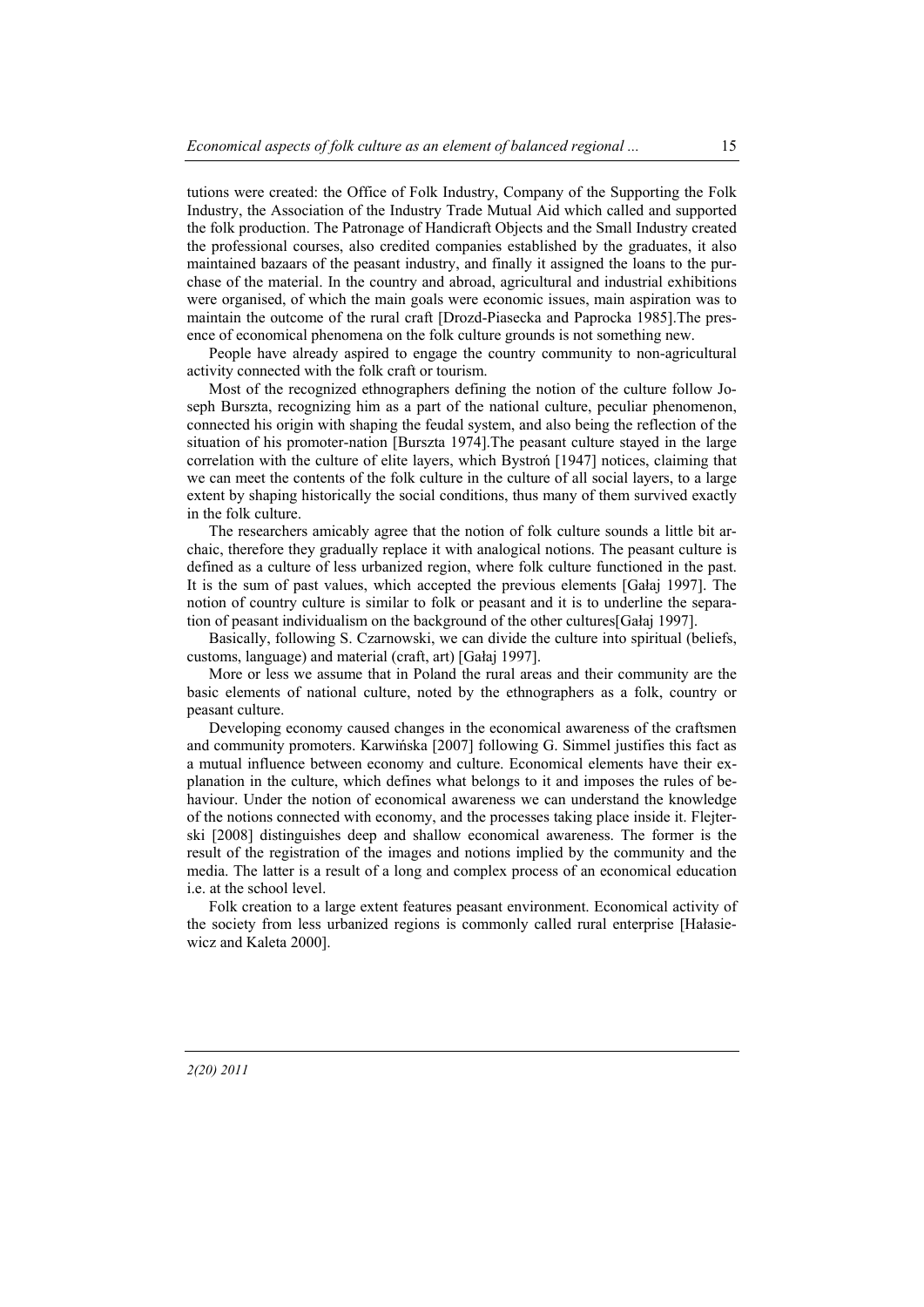#### **THE ECONOMICAL AWARENESS OF FOLK CULTURE CREATORS**

Analysing economical awareness and enterprise actions of folk creators, one must define the way and frequency of occurrence of such elements as: forms of selling the products and services, marketing tools usage, European Union grants and funds, or participation in trainings. The research on selected creators is going to be held by the means of a questionnaire, consisting of 50 open and closed questions, connected with the country culture undertaken by the respondent. The author used the form of a personal interview among the people promoting craft and folk art in the east (Lublin and surroundings) and west (Zielona Góra and surroundings) of Poland. The majority of the respondents are folk craftsmen specialising in: embroidery, carving, painting, costumes and folk puppets – 92%, the rest 8% of the respondents are the units connected with groups offering services in music or folk dance. The questions regarded enterprise behaviour, such as: the awareness of the need of commercials and other marketing actions, establishing own company business, participation in trainings, subsidies gaining, traditional and innovative means of offering products and services, and cooperation with other creators on national and international market. It is impossible to analyse all the questions and conclusions in such a short paper, so only the most essential elements will be focused on.

In XXI century the folk culture, its products, went outside the local market and started searching more non-agricultural receivers. For the time being, more and more creators decide on establishing and registering their own businesses. The respondents explained it by the need of securing main (in case of loosing previous employment) or additional source of income, or self- check. It is presented in Figure 1.



Another important aspect is the form of selling the products or services on a local market (Fig. 2).

To a large extent the creator sells his products using all the above methods simultaneously.

The respondents also noticed the possibility of using advertisings as a successful weapon against the competition (Fig. 3).

It is worth stressing here that the direct information type of advertising is used by all the respondents. It is also worth mentioning that none of the respondents used commercials in media. Most of them (80%) see advertising as a successful weapon against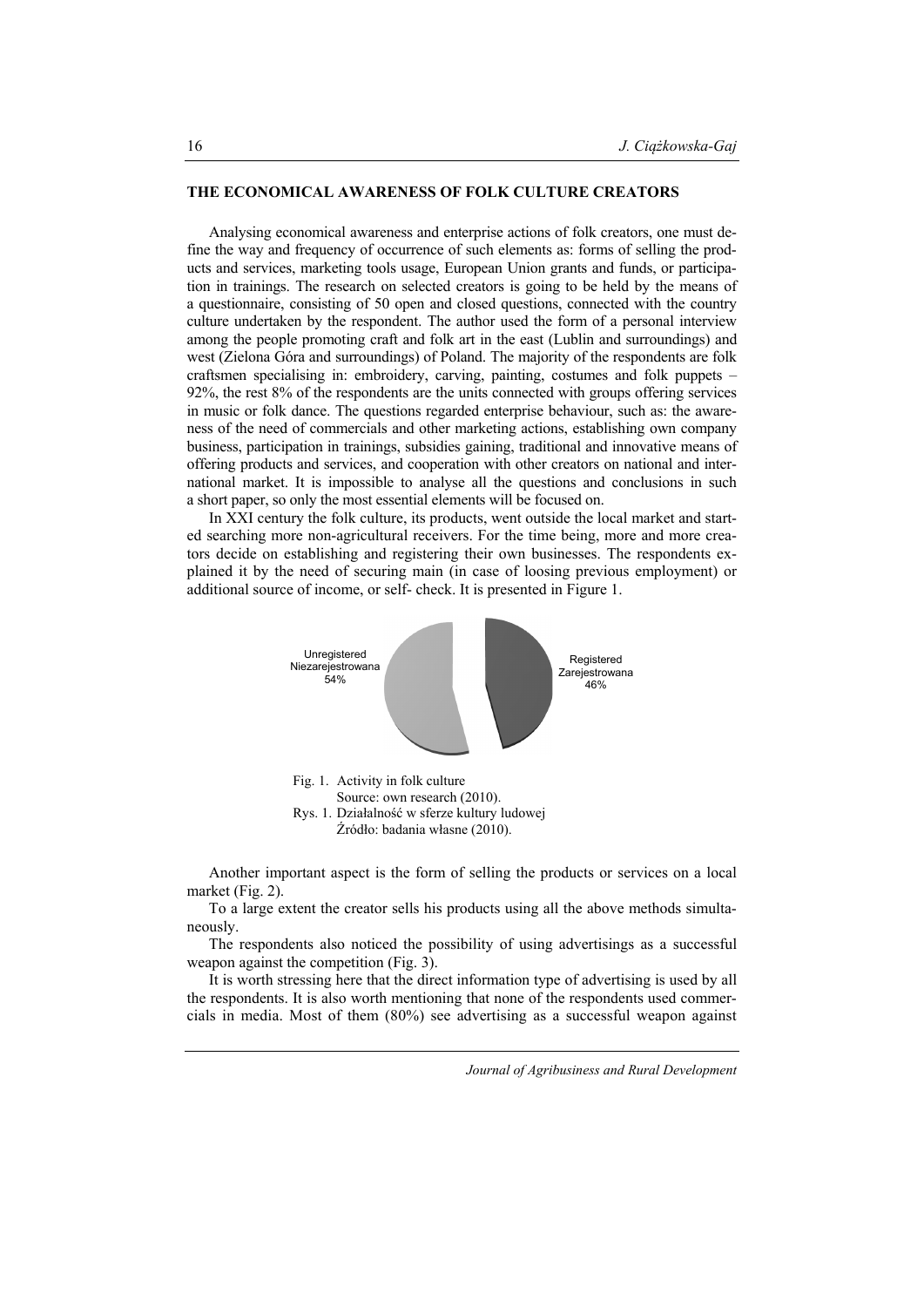

competition, and eagerly would use it, but they resign due to e.g. lack of funds, whereas the rest (20%) because they are either too old or see no need.

It is claimed that the economical awareness of the respondents, the fact of attending is proved by different projects and trainings. After joining the European Union, it can be observed that majority of the districts prepared for the local development mainly with the use of national heritage. Big backwardness of the Polish country in comparison with other European countries caused launching many support programs and projects (i.e. Sector Operational Program "Restructuring and modification of catering sector and rural areas development", Integrated Sector Operational Program of Regional Development, Leader Associate Initiative and many more). Big emphasis is also put on the education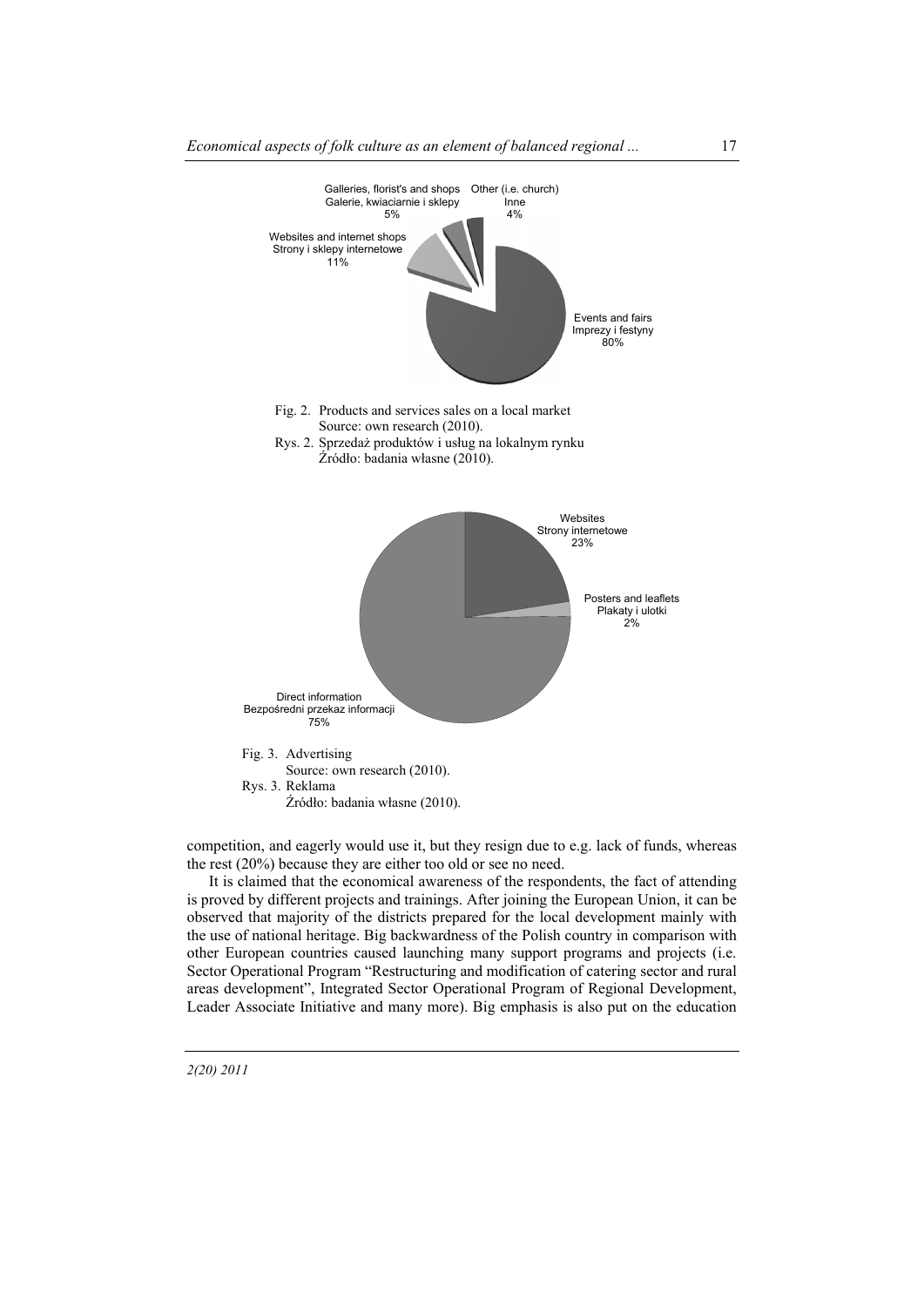of country's society, preoccupied with many forms of craft within the branch of enterprise. To do so, the districts hold trainings granted by the European Union, individual projects appear e.g. Purpose – Enterprisein Culture, thematic Internet service regarding wide notions concerning enterprise environment, culture and creativity. As a part of the above project, the Agroarte program was managed to be started, which main goal was to promote the professional activity in folk art creation and craftsmanship and improvement of employment in Łowicz province. The participants were trained the basics of enterprising such as: offer creation, promotion and product marketing, adapting creation to market needs and so on. One of the outcomes of such enterprise in an Internet website and the creators' portfolio. Also interesting projects are introduced by the Center of Promotion and Support of Agricultural Enterprise, which works in order to improve the local communities in Poland i.e. project "Folk craft as a source of income for the inhabitants of former Sandomierz land". Such initiatives have been appearing frequently in our country in recent years, and it as a result, the problem of preserving cultural values is considered by the European Union as very essential. National Strategy of Regional Development underlines the concept of national patronage over folk culture which covers: patronage over the creators, national and abroad promotion, cultural education [Narodowa... 2004].

Among 100 of respondents, several of them attended different types of trainings or grants, but all commonly agreed that Poland's accession into European Union has influenced and will influence positively the further development of folk culture. The situation is illustrated in Table 1.

|  |  | Table 1. Awareness of the benefits after joining the European Union |
|--|--|---------------------------------------------------------------------|
|  |  |                                                                     |

Tabela 1. Świadomość respondentów w zakresie ewentualnych korzyści, wynikających ze wstąpienia Polski do UE

| The category – Kategoria                                                                                                                                                                          | $Yes - Tak$                                                                                                 |
|---------------------------------------------------------------------------------------------------------------------------------------------------------------------------------------------------|-------------------------------------------------------------------------------------------------------------|
| The participation in the Union trainings<br>Udział w szkoleniach unijnych                                                                                                                         | 22%                                                                                                         |
| Using the grant within the programs and the EU projects<br>Korzystanie z dotacji w ramach programów i projektów unijnych                                                                          | 20%                                                                                                         |
| The frequency of using the EU grants<br>Częstotliwość korzystania z dotacji unijnych                                                                                                              | 3\% out of 20\% respondents<br>used more than once<br>3% na 20% badanych korzystało<br>wiecej niż jeden raz |
| Did entering the EU influence profitably the development of folk<br>culture and its branches?<br>Czy wejście Polski do UE korzystnie wpłynęło na rozwój kultury<br>ludowej i jej gałęzi w Polsce? | 60% definitely yes<br>$6\%$ rather yes<br>60% zdecydowanie tak<br>$6\%$ raczej tak                          |

Source: own research (2010).

Źródło: badania własne (2010).

Elder people do not completely realise the purpose and the granting of their presence in the EU projects. They only know that the district or the other local associations, fulfilled the task of activation or social integration, but they do not know who sponsored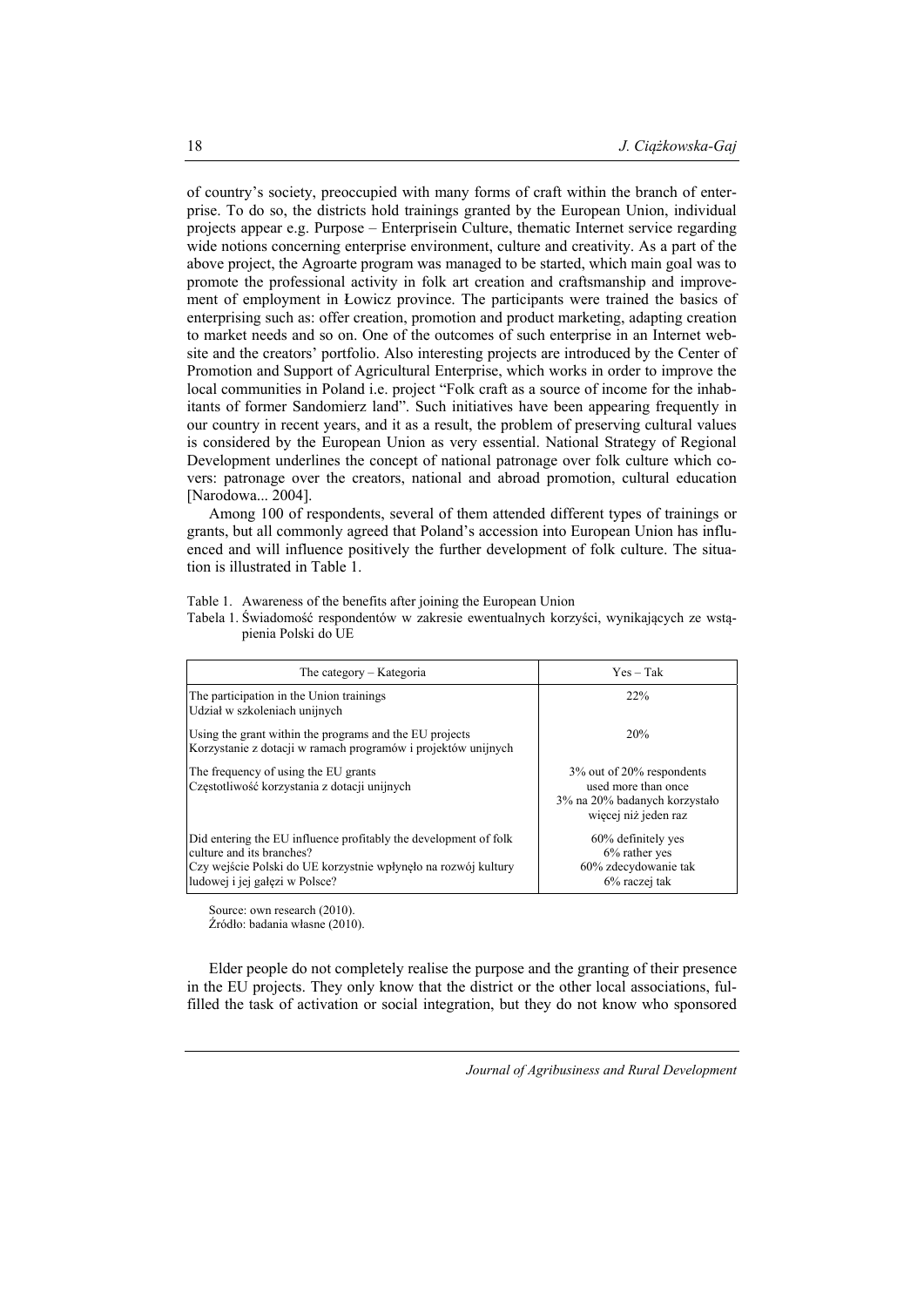them. Therefore, a little correction has to be taken in this research, and to show some scrupulosity and detailed information (e.g. financing the trainings) should be confirmed with the project creator.

People, who claim that Poland's entry to the European Union influenced beneficially the folk culture development are guided by the possibility of using different trainings and grants. The others noticed, that thanks to the opening of the borders e.g. on German market, the competition grew significantly, which in turn forced them to lower the prices either of the product or services.

Another fact proving the enterprising activity of the creators, is growing sale and cooperation with enterprises on international markets. In the past there was a rule that the promoters of folk culture sold their products only on local markets, during various events. And even today on large scale it is the easiest and cheapest form of offering own craft and services, the folk artists go beyond and eagerly cooperate with galleries and folk shops in all Polish cities and abroad. Beyond the local market, the products and services are offered by respondents (Fig. 4).



- Fig. 4. Sale of products and services beyond the local market Source: own research (2010).
- Rys. 4. Sprzedaż produktów i usług poza lokalnym rynkiem Źródło: badania własne (2010).

Similarly, as on the regional market, some of the creators use different forms of sale simultaneously. Due to the establishment of National Strategy of Cultural Development there is a possibility of using the structural and other European funds in order to realise certain actions and for example trainings connected with creation of enterprise behaviour (Fig. 5).

The organization itself, as the participation in the mentioned trainings or other activities are dependant on cooperation with local government units. It is them, who support the local activity as a part of the national patronage. Figure 6 shows how it looks in the respondents awareness.

Small awareness has been reported among the folk creators about the benefits of possessing own trademark or logo of the company or product. The basic deed here is the act on  $30.06.2000$  – the industrial property law [Ustawa... 1001] in the art. 120 d. 1 is placed a definition of trademark – trademark can be every label, which can be – first of all – presented graphically, on condition that such a label of products and services can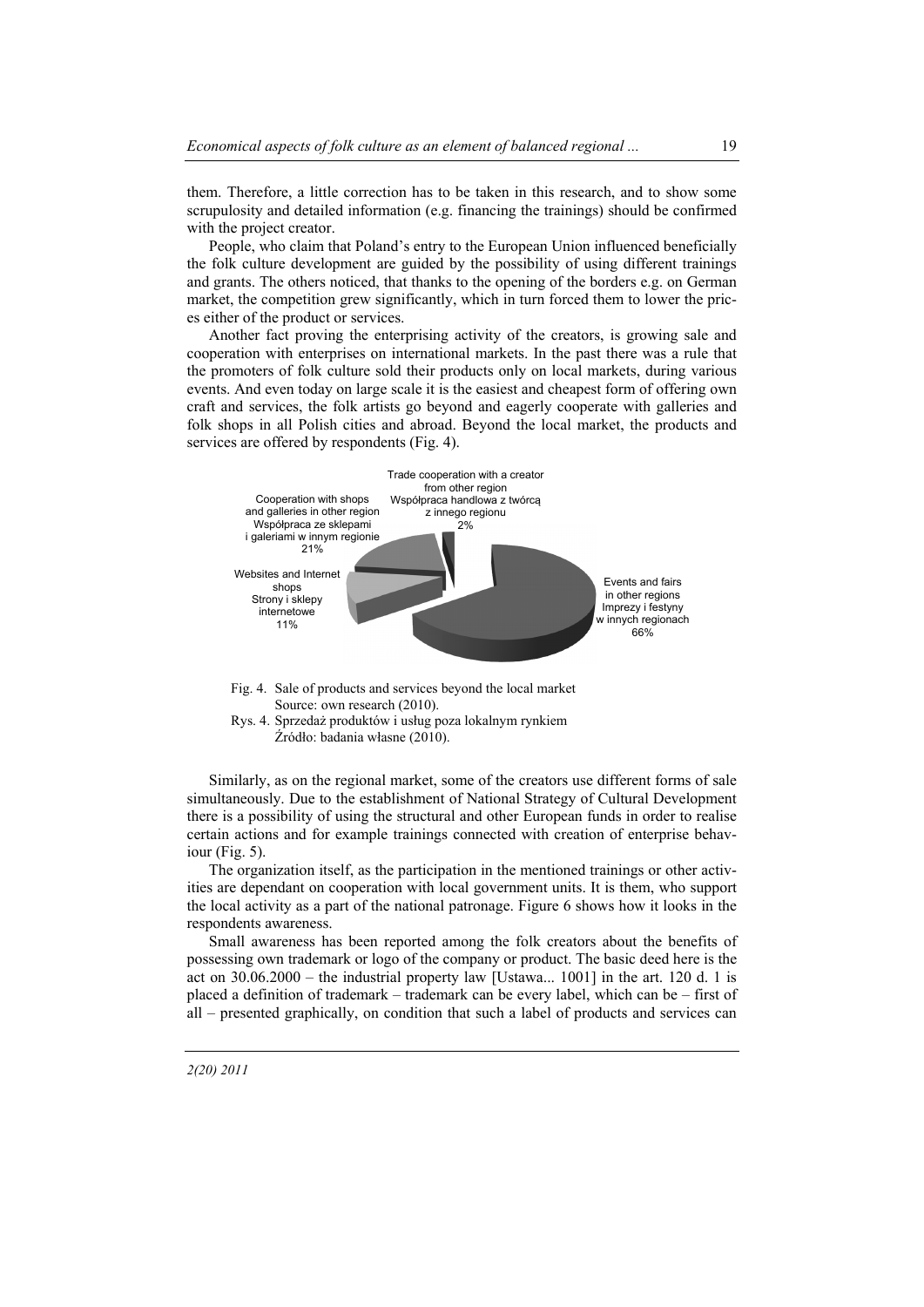

be distinguished from that of another enterprise. The trademark can be a name, symbol, graphics or domain, as well as a colouristic structure, or a space form. It follows from the respondents' replies that only 1% of the products and services connected with folk culture have a trademark. This is a result of lack of the respondents' knowledge in this branch of marketing.

The investments connected with establishing farmers' additional activity resulted in the development of tourism. In the recent years the notion of *cultural tourism* has appeared, as one of the elements of the country's tourism, based on cultural heritage. A. Mikos von Rohrscheit [Jędrysiak 2010, p. 20] under this concept perceives every tourist venture even more significantly, where the main aim is less urbanized region,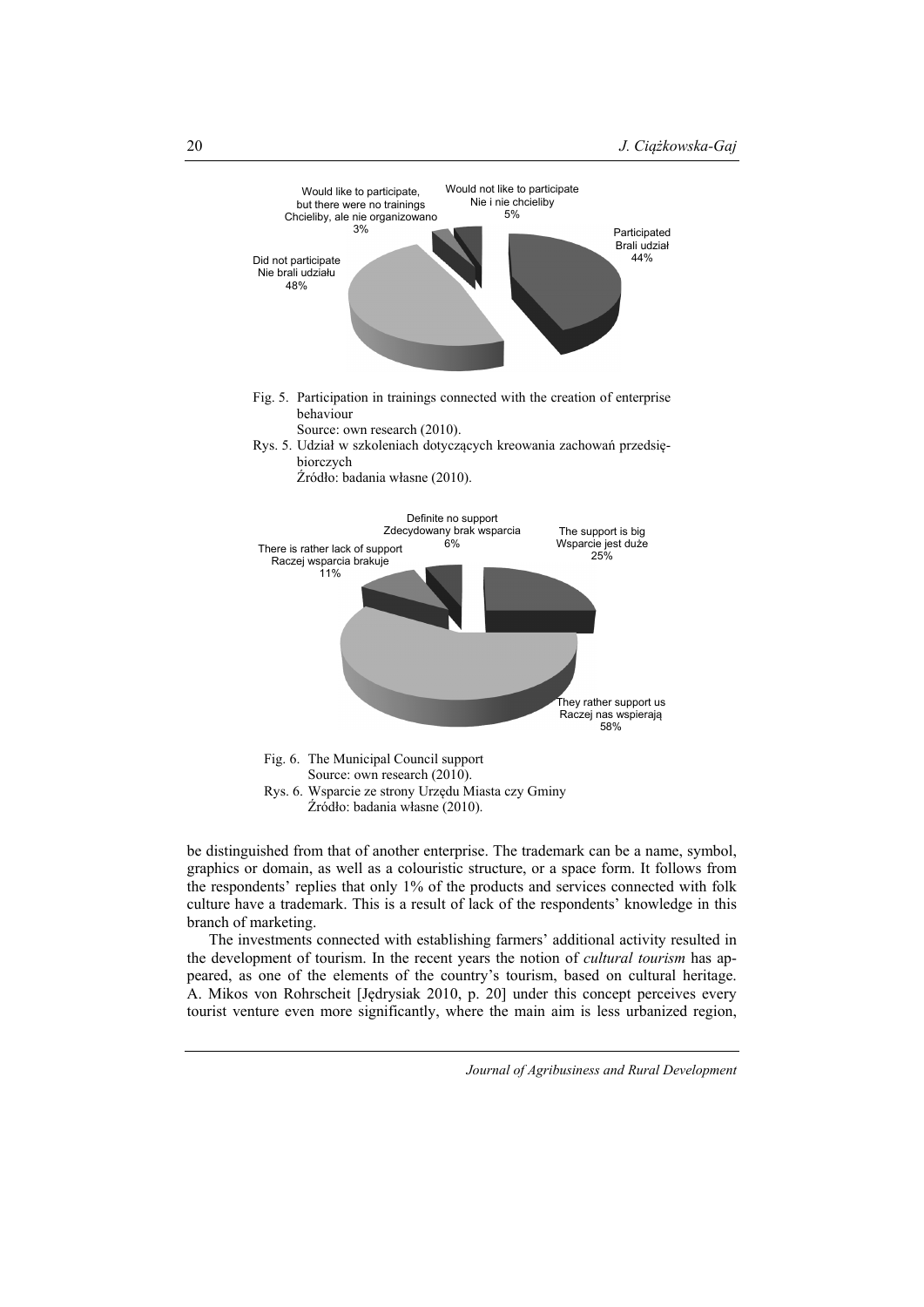and the most important motive of such tourism is to acquaint people with the culture of a given region. Such type of tourism causes agricultural growth of a given region, mobilizes the unemployed and encourages the folk artists to undertake agritourism some enterprise actions. The development of every type of service connected with agritourism is also dependant on awareness of the inhabitants, whether their region belongs to a tourism region (Fig. 7).



Cultural tourism has a chance of fulfilling different functions in shaping social life of the region or country. Folk artists will benefit not only economically, but also they will have self-esteem, and find some sense in cultivating the national heritage. The question is, to what extent do they realise, that their activity brings about tourism development (Fig. 8)?



*2(20) 2011*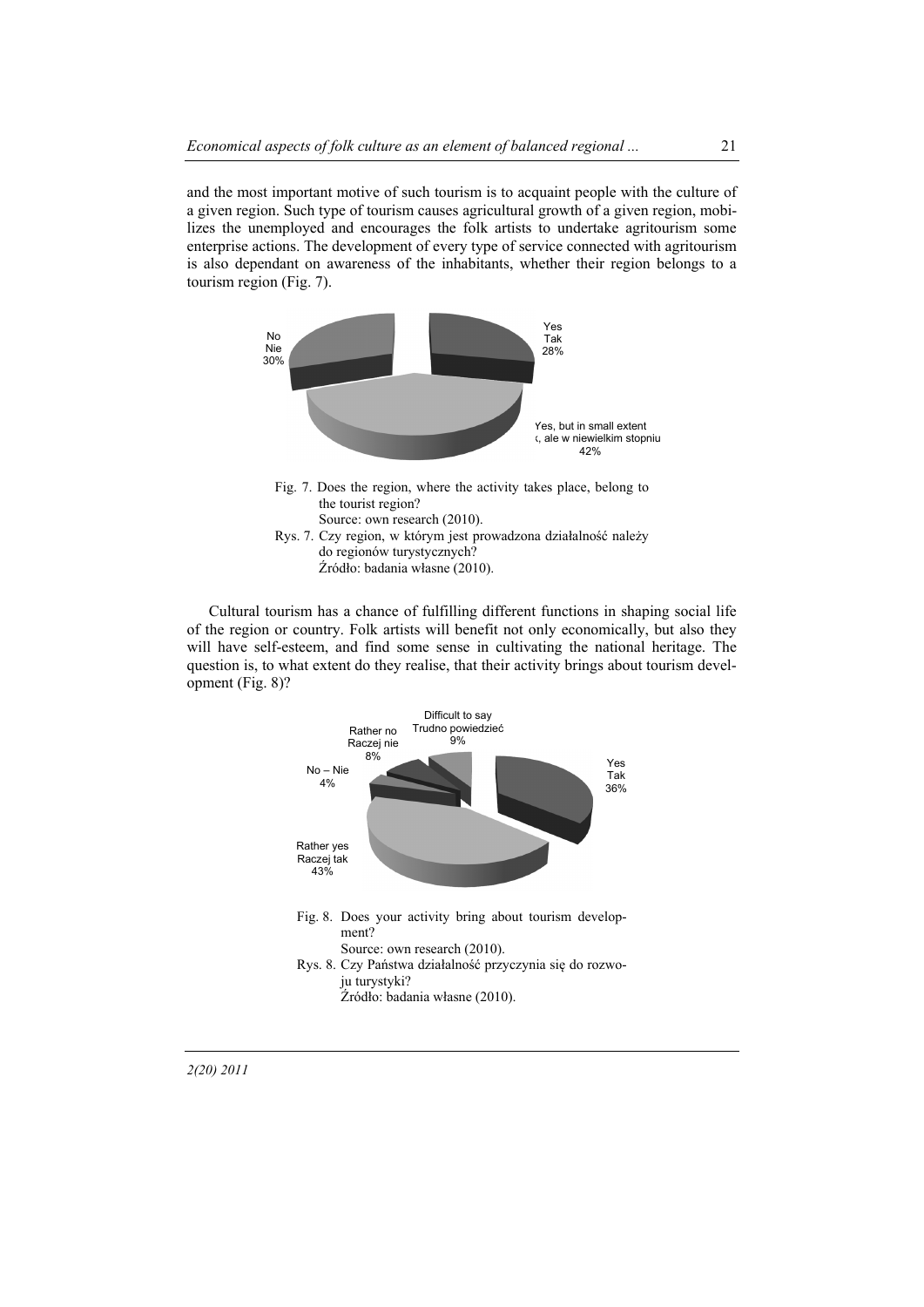Awareness of the impact of tourism development incentives such as folk artisans to adapt to the needs of tourists or for business expansion is confirmed.

## **CONCLUSIONS**

Apart from undisputed folk culture popularity, the awareness of its promoters within such phenomena as e.g. raising the EU funds, is rather small. It stems from the fact that folk craftsmen in this research are older; their average age is about 47. Their younger friends show greater tendency to tolerate the globalization of the reality. They eagerly use the grants, they feel the need of advertising or selling products and services via the Internet. The reality of registering own business is also different. The respondents, who did not do it (54%), explain it by the lack of any kind of concessions for the artists, or old-fashioned form of organisation and law, which does not take changes in the economy into consideration.

The products of our national folk art frequently find their receivers abroad. More than 50% of the respondents sell their products mainly in: Germany, Denmark, The Netherlands, Belgium, Japan and the USA. Work with the Municipal Councils and Labour Offices is impressive. More and more folk artists participate in different types of economical trainings, which affect beneficially their awareness in the issue of enterprise actions. From the conducted research, it seems that economical awareness of folk craftsmen is vague. The respondents often do not realise that the given training is financed, or they do not understand its purpose, whereas they are excellent at gaining the material and selling their products abroad. The changes after the year 1989 caused, that in young generation deep economical awareness appeared and started developing [Karwińska 2007]. The elder generation uses generally shallow awareness, or only those elements of deep awareness, which are essential for them, and they discard of the rest. The respondents perceive positive sides of the globalization, i.e.: the growth of the selfgovernment or non-agricultural receiver interests in the folk. As a disadvantage, they perceive the increase of the competition as a result of the import of cheaper Chinese products.

As Jędrysiak [2010] notices, in present times, endangered folk professions are becoming a chance for the unemployed from the rural areas. The research shows, that promoters of the folk culture are aware of the positive influence of their own activity on the development of the tourism and decrease of the unemployment.

The ethnographers commonly agree, that the peasant' culture is and will be a nation's mainstay, and in the present times we can observe its gradual renaissance. Thanks to the globalization and commercialization we can look for certain economical aspects in it, and also examine the awareness among Polish folk artists. The actions within peasant' culture significantly contribute to the development of the tourism in particular regions, and the economic growth as well. How and to what extent? – the research on global scale will show that, but one should have hope, that economical infiltration of folk culture will not deprive it from mythical robe, but it will serve as a guideline for its promoters and a chance for its further development.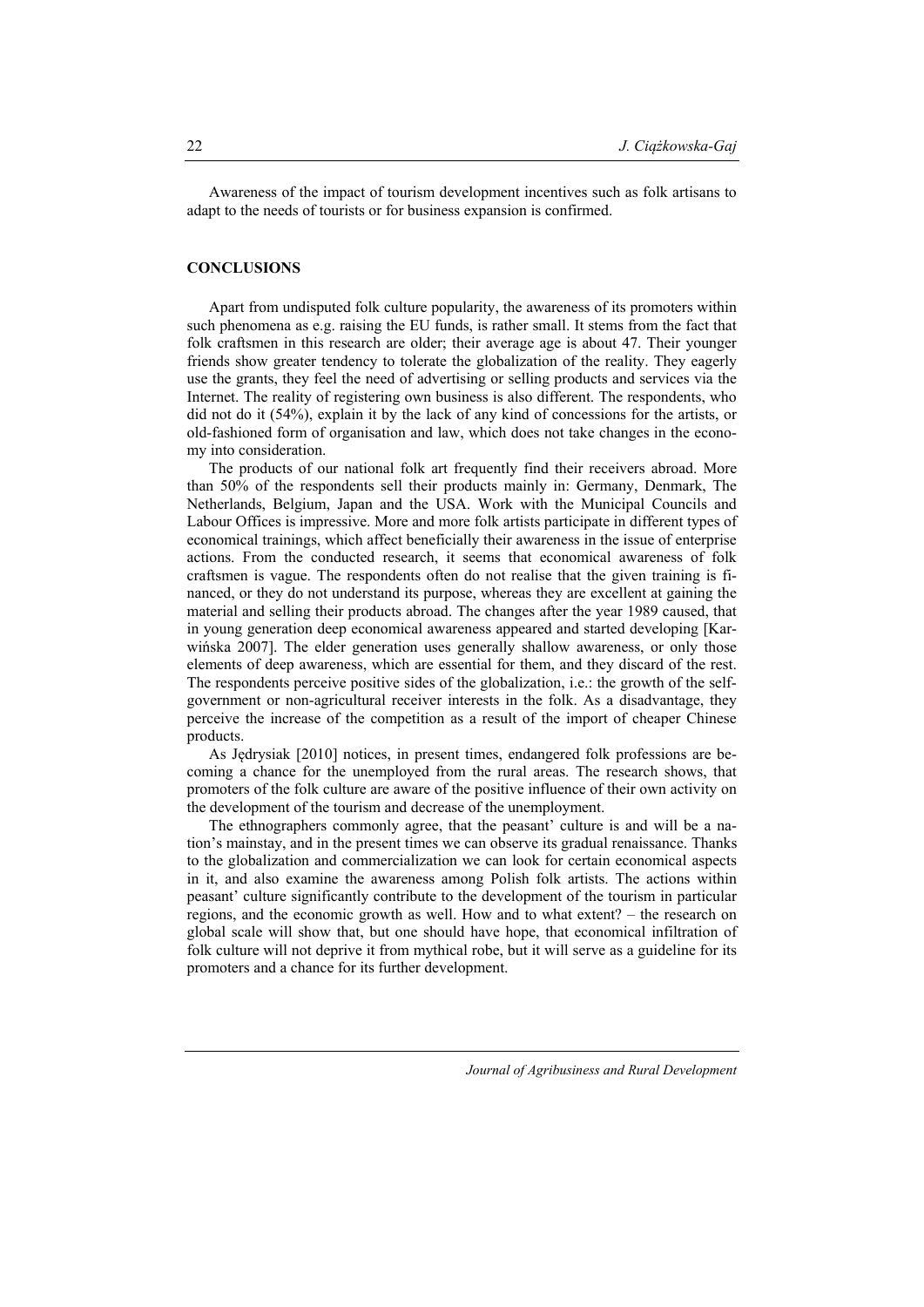#### **REFERENCES**

- Brzozowska-Krajka A., 2010. Globalizacja a regionalizm: zagrożenia i możliwości dla polskiej kultury ludowej. Twórczość Ludowa, Kwartalnik STL 1-2, 10-14.
- Burszta S., 1974. Kultura ludowa kultura narodowa. Ludowa Spółdzielnia Wydawnicza, Warszawa.

Bystroń J.S., 1947. Kultura ludowa. Trzaska, Warszawa.

- Ciechocińska M., 1994. W poszukiwaniu nowej konceptualizacji regionu. In: Regiony kultury a nowa regionalizacja kraju. Eds J. Damrosz, M. Konopka. Rada Krajowa Regionalnych Towarzystw Kultury, Ciechanów.
- Dobroński A., 1997. O kulturze ludowej historycznie. In: Czy to zmierzch kultury ludowej. Ed. A. Dobroński. Stopka, Łomża, 44-53.
- Drozd-Piasecka M., Paprocka W., 1985. W kręgu tradycji i sztuki ludowej. Ludowa Spółdzielnia Wydawnicza, Łomża.
- Flejterski S., 2008. Świadomość i kultura ekonomiczna gospodarstw domowych. In: Perspektywy ekonomiczna i społeczna. Ed. B. Świecka. Difin, Warszawa.
- Gałaj D., 1997. Rola kultury w rozwoju wsi. In: Czy to zmierzch kultury ludowej. Ed. A. Dobroński. Stopka, Łomża, 144-155.
- Gołębiowski B., 1997. Kultura ludowa i polskie kompleksy. In: Czy to zmierzch kultury ludowej. Ed. A. Dobroński. Stopka, Łomża, 164-176.
- Hałasiewicz A., Kaleta A., 2000. Przedsiębiorczość na obszarach wiejskich wybrane aspekty. Fundacja Programów Pomocy dla Rolnictwa, Warszawa.
- Jędrysiak T., 2010. Wiejska turystyka kulturowa. PWE, Warszawa.
- Karwińska A., 2007. Odkrywanie socjologii. PWN, Warszawa.

Narodowa Strategia Rozwoju Kultury na lata 2004-2013. 2004. Ministerstwo Kultury, Warszawa. Sulima R., 1997. Kultura ludowa i polskie kompleksy. In: Czy to zmierzch kultury ludowej. Ed. A. Dobroński. Stopka, Łomża, 109-116.

- The Encyclopedia of Management. www.mfile.pl.
- Ustawa z 30.06.2000 r. Prawo własności przemysłowej. 2001. Dz U. Nr 49, poz. 508.

### **EKONOMICZNE ASPEKTY KULTURY LUDOWEJ JAKO ELEMENT ZRÓWNOWAŻONEGO ROZWOJU LOKALNEGO**

**Streszczenie.** Celem powyższego referatu jest ukazanie ekonomicznych aspektów kultury ludowej i przedstawienie świadomości ekonomicznej jej twórców. W obecnych czasach obserwujemy renesans kultury chłopskiej. Człowiek XXI wieku szuka enklawy i ucieczki od szeroko pojętej globalizacji w stronę tradycji, której namiastkę dają np. wyroby oparte na ludowych wzorach. Coraz bardziej popularna staje się turystyka wiejska, której elementarną częścią jest turystyka kulturowa. Wszystko to daje możliwość rozwoju propagatorom kultury ludowej (rzemieślnikom, kapelom, stowarzyszeniom itp.) na polskim rynku. W dużej mierze kapitalizm, a następnie wejście Polski do Unii Europejskiej wywarły znaczny wpływ na rozwój świadomości ekonomicznej wśród twórców i promotorów ludowości. Jednym z założeń Narodowej Strategii Rozwoju Kultury na lata 2004-2013 jest wspieranie tej części kultury narodowej, gdyż uważa się ją nie tylko za ostoję narodowości, lecz także za jeden z walorów turystycznych i determinantów rozwoju gospodarczego. Nie bez znaczenia jest zatem kształtowanie przedsiębiorczości i świadomości gospodarczej wśród twórców rzemiosła lub innej gałęzi kultury ludowej. Autorka podejmuje próbę przybliżenia i wyjaśnienia zachowań przedsiębiorczych, implikowanych przez ludowych twórców oraz ich absencję w niektórych przypadkach. Badania prowadzone na